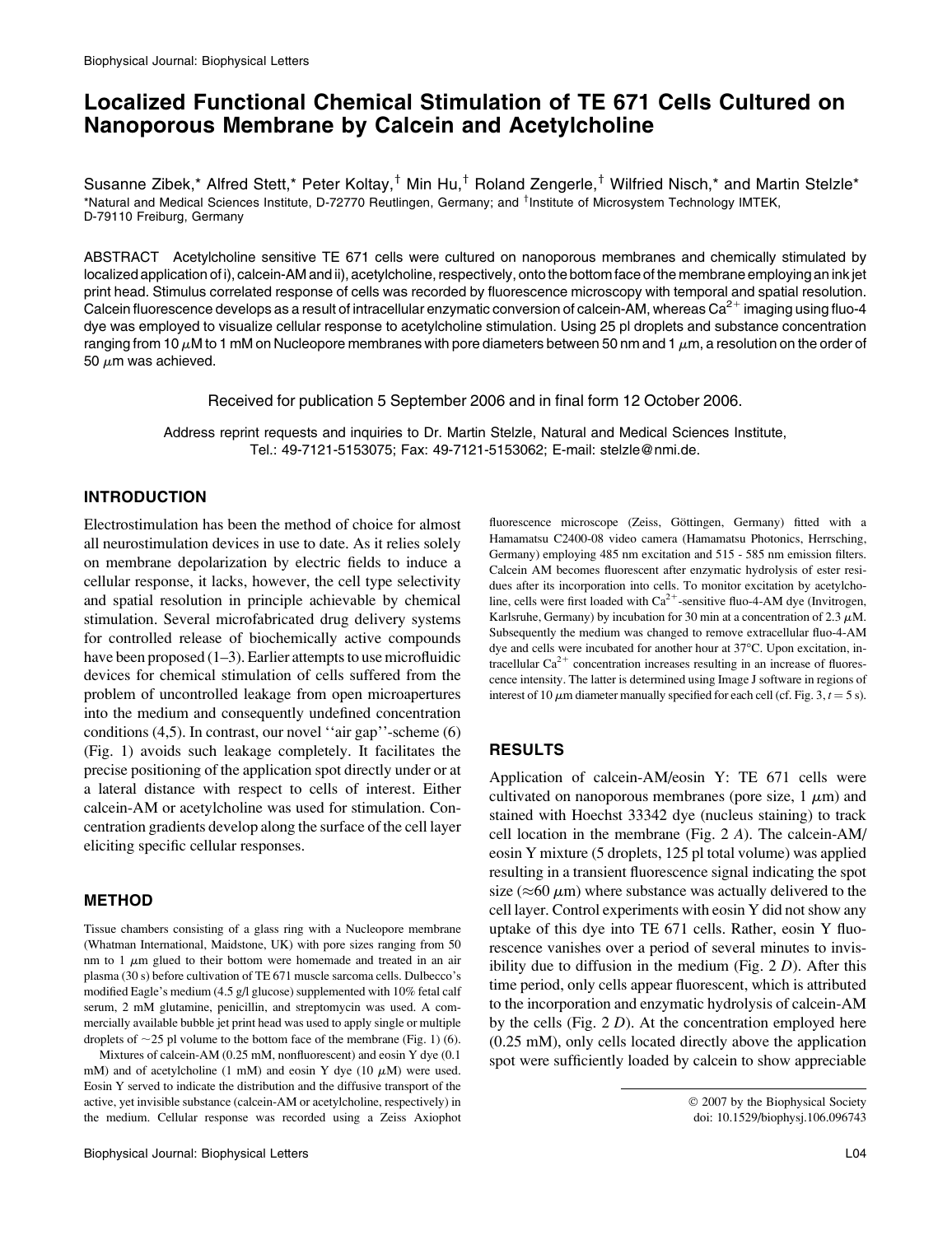

FIGURE 1 Experimental setup for localized chemical stimulation of cells that grow on a nanoporous membrane forming the bottom of a tissue chamber. Either a single or a series of microdroplets may be generated and shot at the bottom face of this membrane by a bubble jet device at  $<$ 10  $\mu$ s temporal resolution. The location of the application spot (diameter typically  $\approx$  60  $\mu$ m at 25 pl droplet volume) is adjusted by an *xy*stage. The fluid penetrates the nanopores and either directly stimulates a cell growing on these pores or diffuses in the medium to cells in the periphery and eventually elicits cellular responses that are monitored by fluorescence microscopy.

fluorescence. Variation of concentration and droplet volume thus determines effective spatial resolution achievable by this chemical stimulation scheme.

Acetylcholine stimulation: single droplets of a mixture of acetylcholine (1 mM) and eosin Y (10  $\mu$ M) were applied to the bottom of a nanoporous membrane (pore size, 50 nm). Fig. 3 shows a panel of fluorescence micrographs of the cell culture after the application of the droplet (at  $t = 0$  s). The eosin Y fluorescence indicates the location of the application spot (center). Subsequently, fluorescence of TE 671 cells appears and shows a wave of excitation progressing from the



FIGURE 2 Chemical stimulation by calcein-AM / eosin Y. (A) Micrograph of cell culture before stimulation in Hoechst 33342 fluorescence. (B) Eosin Y fluorescence 1 s after deposition of droplets. (C) Eosin Y diffuses in the medium and fluorescence intensity decreases. (D) After 4 min, intracellular calcein fluorescence is retained, whereas eosin Y fluorescence has decayed.



FIGURE 3 Panel of micrographs showing the application of a single droplet of acetylcholine (1 mM)/eosin Y (10  $\mu$ M), the dilution of eosin Y as a result of diffusion, and the evolution of a circular excitation pattern in the cell layer visualized by  $Ca^{2+}$  imaging. The small circles in the graph at  $t = 5$  s indicate the location of cells whose fluorescence intensity is plotted as a function of time in Fig. 4. Additional data is provided in Table 1.

application spot to the periphery in a circular symmetry. In the figure inset, the effective radius of excitation is given as indicated by arrows in the micrographs. After 30 s, fluorescence has almost completely decayed. Fluorescence intensity traces of the cells indicated by circles in Fig. 3 ( $t = 5$  s) were analyzed in detail (Fig. 4, Table 1). The delay,  $\tau$ , of cellular response with respect to droplet delivery varies proportional to the square of the distance,  $d$ , between the rim of the application spot and the location of the cell under investigation as is expected for diffusive transport (Fig. 4 inset, Table 1).

The apparent lag time of 1.5 s between stimulation and onset of excitation of cells (inset, Fig. 4) is attributed to intracellular signaling in agreement with earlier reports (7). The low level of fluorescence intensity at  $t < 1.5$  s confirms that contribution of eosin Y to overall fluorescence is negligible outside the application spot. Interestingly, cells showed different maximum intensities, even if located at similar distances d. This